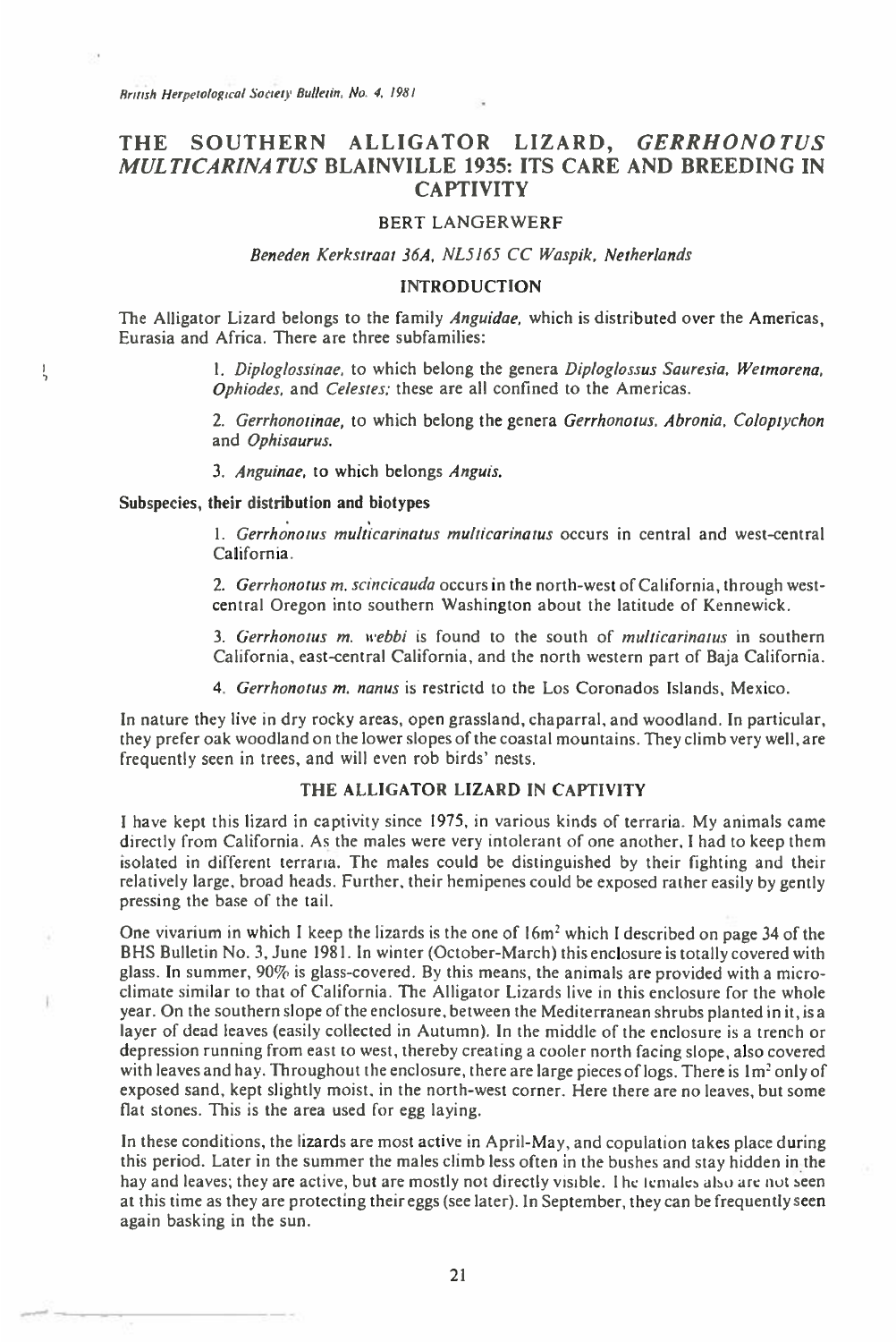I have kept the Alligator lizard with other species of lizards without problems: *Podarcis lilfordi. Lacerta strigata. Lacerta lepida pater. Lacerta* 1. *trilineata, Agama stellio. Agama caucasia, Agama lehmanni* and *Ophisaurus apodus.* To keep Alligator lizards with smaller species could be dangerous.

I have also kept this lizard successfully in other terraria, both larger and smaller. I released one male in my large open-air enclosure where it survived two Dutch winters and summers! In a large glass house of 50 $m<sup>2</sup>$  and 4m high I often observed the animals in the bushes at a height of 2-4m.

In the 16m<sup>2</sup> terrarium the Alligator lizards disappear into hibernation in October, beneath the piles of hay, and emerge again at the end of February. This year I saw the first one on February 23rd, and in 1977 on February 14th.

### **REPRODUCTION**

I have bred this species from the beginning, but from 1976-1980 it was never very successful (see table 1).

As I have described in my earlier articles, I always give calcium and vitamin  $D_1$  to my lizards in the drinking water. This had a clear effect on the reproduction of all species except the Alligator lizards. Each year there were 20-40 eggs, but the number of births declined to zero in 1980. This

| Year | date of<br>copulation       | date of<br>egg-laying           | number of<br>eggs | date of<br>hatching                | number<br>hatched             | incubation<br>temperature        | length of<br>incubation (days). |
|------|-----------------------------|---------------------------------|-------------------|------------------------------------|-------------------------------|----------------------------------|---------------------------------|
| 1976 | Apr 8<br>Apr 8              | Jun 6<br>Jul <sub>2</sub>       | 23<br>20          | Aug 10,11,12                       | 6<br>$\overline{\phantom{a}}$ | $28^{\circ}$ C<br>$28^{\circ}$ C | $50 - 52$<br>$50 - 52$          |
| 1977 | Apr 4                       | $Jul$ $11$                      | 24                | Aug 20, 21, 22                     | 13                            | $30^{\circ}$ C                   | $40 - 42$                       |
| 1978 | ?                           | 2                               | <sup>2</sup>      | Sep 9                              | 7                             | $29^{\circ}$ C                   | ?                               |
| 1979 | Apr 13<br>May 5             | before<br>$\sqrt{\text{Jul 1}}$ | ņ                 | Aug 8                              | 3                             | $29^{\circ}C$                    | about $40$ ?                    |
| 1980 | Apr 17<br>Apr 30<br>May $5$ | before<br>Jul 7                 | 22                | m                                  |                               | $29^{\circ}$ C                   | π.                              |
| 1981 | Apr 24                      | Jun 20<br>Jul 9                 | 20<br>55          | Aug $1,2,3$<br>Aug 18,19,<br>20.21 | 20<br>50                      | $27^{\circ}$ C<br>$27^{\circ}$ C | $42 - 44$<br>$40 - 43$          |

Table 1. Details of **captive breedings of** *Get-Mono/us multliarinatus* over the past 6 years.

caused me to rethink my methods. **I** thought that the lizards, active climbers that they are, might drink condensation droplets from the glass, and so receive no intake of calcium and D,. This year I added the calcium and vitamin D, directly to the food itself: on about lkg of crickets *(Gryllus bimaculatus)* I dusted one spoonful of *Calcium* Lactate and about I 0 drops of highly concentrated vitamin  $D_1$  (1 million units per ml.). As a result, success was high = only 5 of 75 eggs died. This is the breakthrough necessary to be able to breed them in hundreds annually in the near future.

Copulation takes place mainly in the second half of April; the eggs are laid at the end of June or the beginning of July. Hatching takes place in August. Full information is given in Table 2. Alas, as I have over 1000 lizards of about 40 species, I cannot notice everything that happens in the 50 terraria.

From the table it is clear that incubation is rather short, between 40-45 days. One may think, when reading the table, that the higher incubation temperature of 20-30°C may be the cause of poorer results in earlier years, but this is very unlikely: there were traces of calcium deficiency in the hatchlings of the years prior to 1981, such as a short lower jaw, parietal up-vaulting, weak feet and curved tail.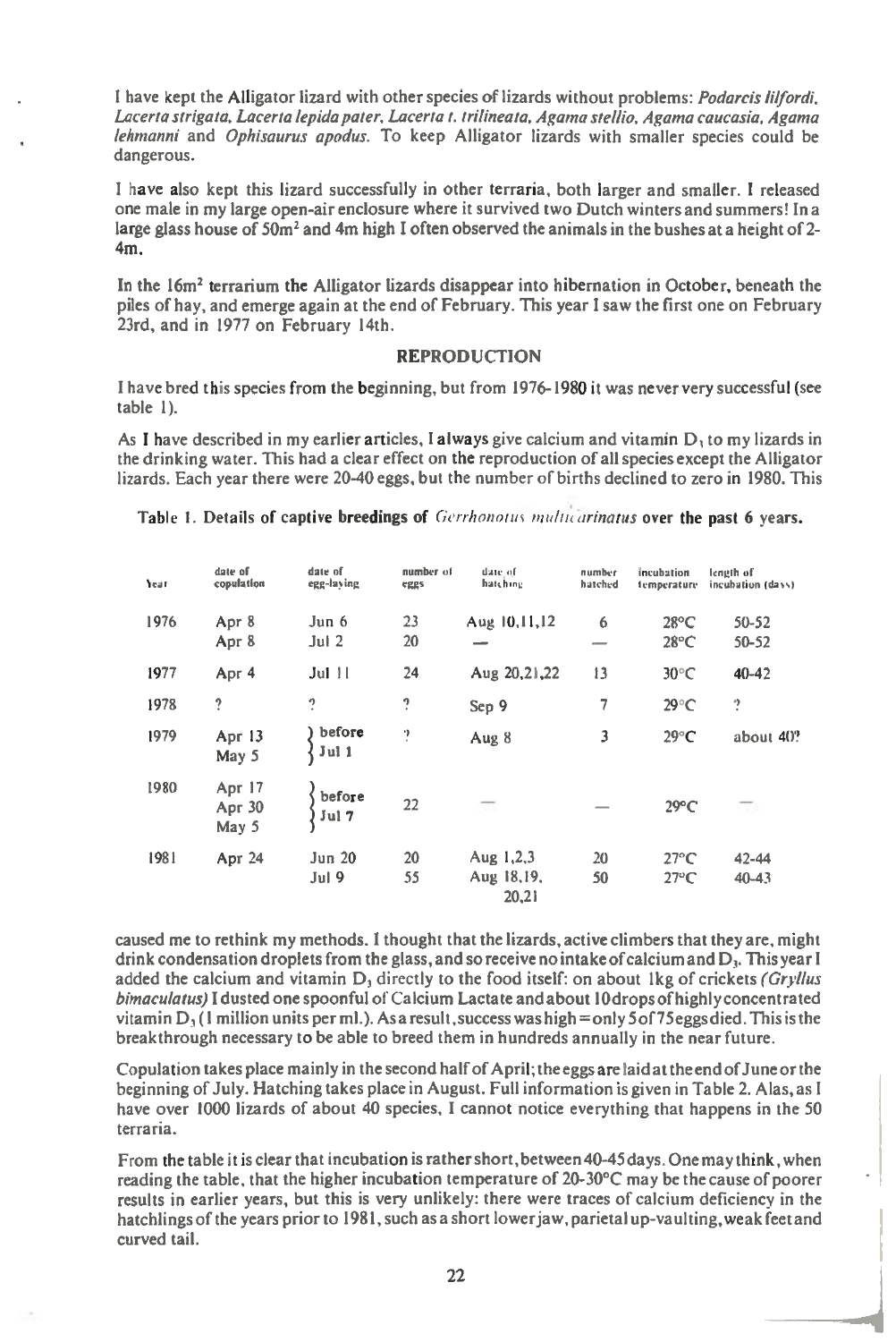From the table it can be seen that in the worst years the incubation period was significantly longer than in 1981, even though the temperature was higher. I have also noticed the same tendency in *Lacerta* and *Agama* species, where eggs deficient in calcium take noticeably longer to hatch than good eggs.

A female usually lays about 20 eggs; the highest number I observed was 24 in 1977. There is only one clutch per female per year.

In 1976, two hatchlings were measured. Both had a snout-vent length of 37mm and total lengths of 97mm and 102mm respectively. In 1977 one hatch ling was measured , total length 96mm. In 1981a single hatchling was measured, snout-vent 34mm, total 90mm. It is remarkable that the hatchlings of the best years were the smallest, as usually, in other lizards, I have observed the opposite: eggs from females in poorer conditions produce smaller hatchlings.

I measured a single egg just after laying in 1976; this measured 17 x 10mm.

I have observed very remarkable behaviour in the females in almost *every* year: they remain with their eggs after laying to protect them. This year (1981) I have been able to make the best observations of this behaviour. In one terrarium there was a large flat stone beneath which three females *togethermade a* chamber and passage to it (see plate 2). In the chamber and entrance to it I found 55 eggs on 9th July. When I tried to remove the eggs the females became very aggressive and constantly tried to bite me. This is contrary to the behaviour of the related *Ophisaurus apodus,*  which never bites when I take away the eggs, though it also protects them in a chamber like *Gerrhonotus.* I removed 50 of the eggs and left 5 in the chamber for two reasons: to see if and for how long the females remain to protect them and, because of the poor results of previous years, I thought that this protection might be necessary for the successful incubation of the eggs. I examined the chamber again on July 30th; the three females were still defending the 5 eggs. These eggs were probably all from one female, as they were all close together. I made a second examination on August 14th (after the first 20 eggs, of those which had been removed earlier, had hatched), and found only one female still with the eggs. One of these had died already, and so I considered it best to transfer the other 4 into the incubator; none of them hatched. All 50 of those which I had removed on July 9th, however, hatched successfully. The eggs left in the chamber until August 14th could have died for the following reasons: the defending females may disturb the eggs too much, though this seems unlikely to me; the eggs may be more sensitive to mechanical and/or thermal changes/disturbance at a later stage of development.



Plate 1. Copulation of Gerrhonotus multicarinatus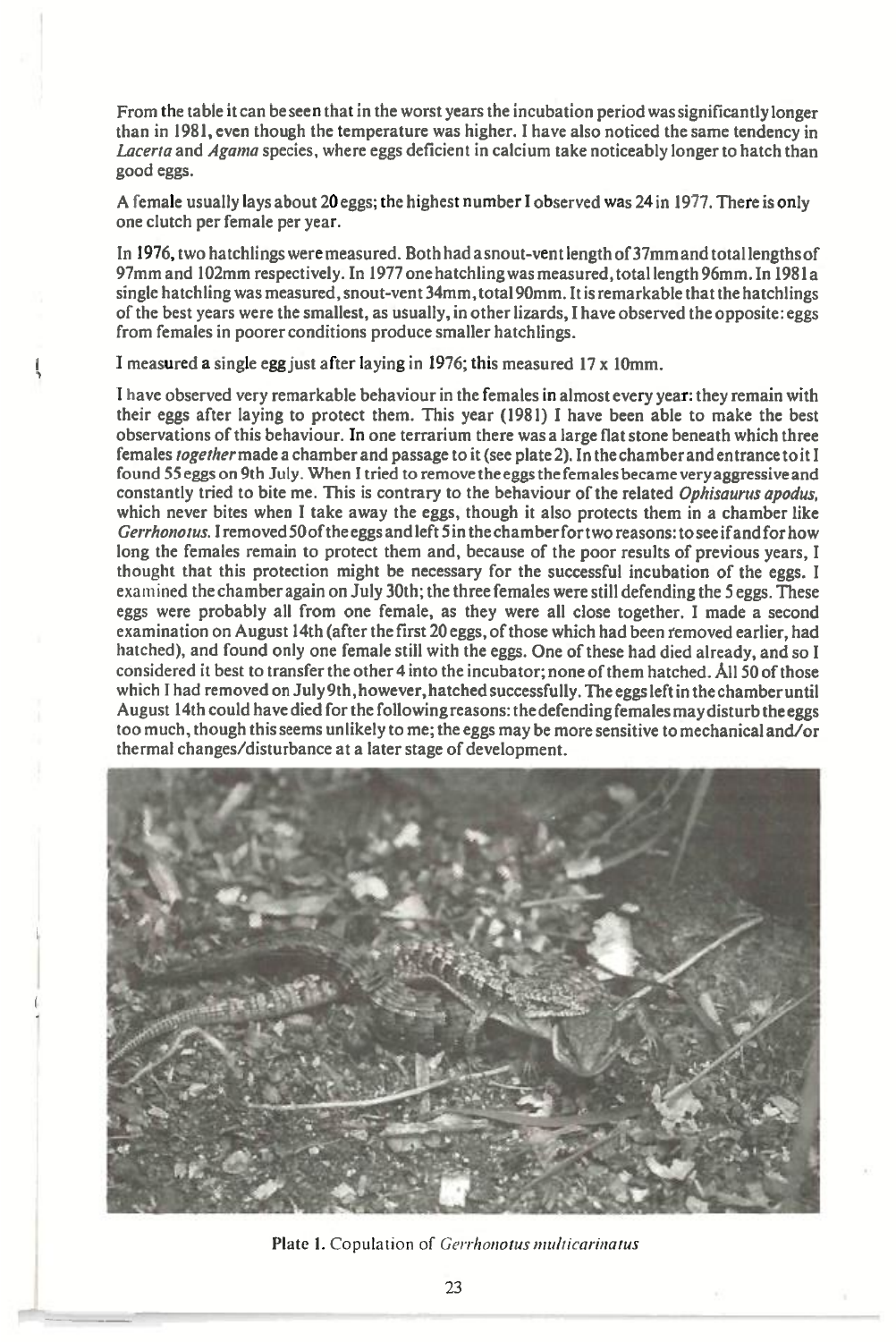

**Plate 2. Three female** *Gerrhonotus muhicarinatus* **protecting their eggs in a chamber beneath a flat stone.** 



Plate 3. *Gerrhonotus multicai matus:* hatching time.